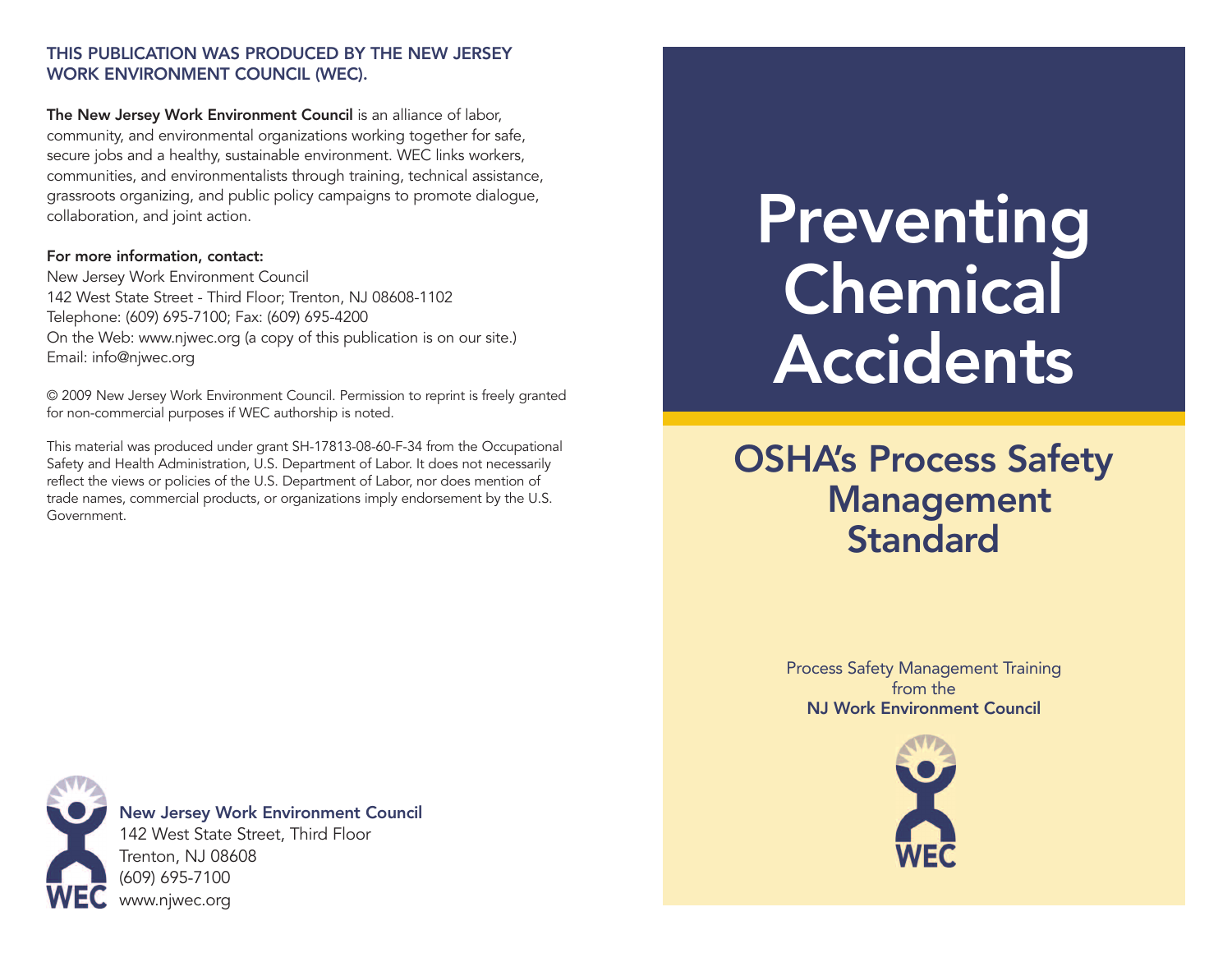

The BP, Texas City, Texas explosion and fire in March 2005 killed 15 workers and injured 180.

**Process Safety Management [PSM – CFR 1910.119]** is an OSHA standard intended to prevent chemical disasters. Regardless of the industry that uses specified highly hazardous chemicals, there is a potential for an accidental release any time such substances are not properly controlled. This, in turn, creates a potential disaster for workers and the community.

Process Safety Management is a *performance* oriented standard. It does not prescribe specific hazard prevention methods. Employers and unions, in addition to consulting the complete text of the PSM standard, should review industry-developed standards used by OSHA to determine compliance. The National Fire Protection Association (NFPA), the American Society of Mechanical Engineers (ASME), the American Society for Testing and Materials, and the American Petroleum Institute are among organizations that have developed such standards.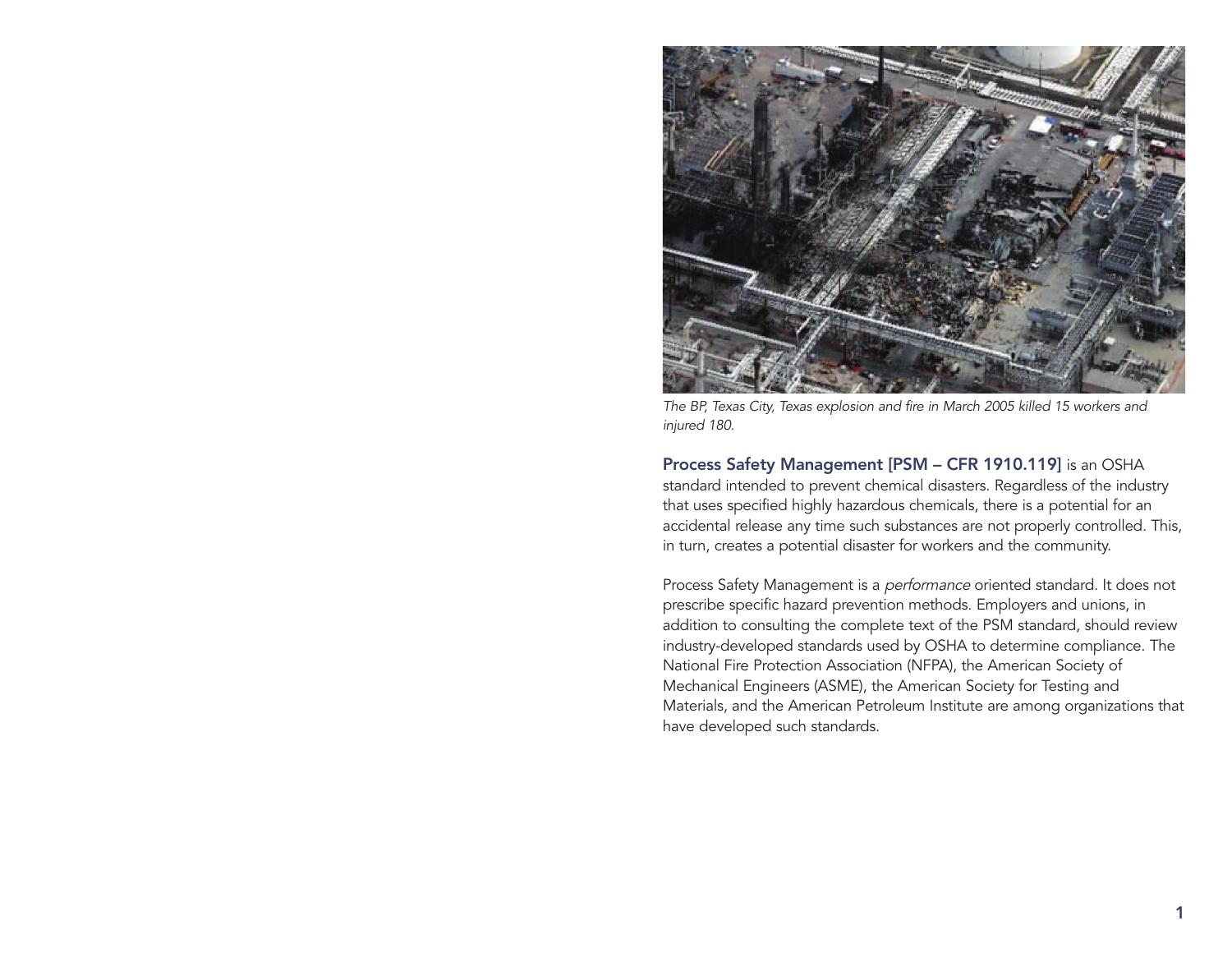#### **What are the main requirements of PSM?**

- Employee participation in hazard evaluation;
- Written process safety information (PSI) including hazard information;
- Updated Process Hazard Analysis with employee participation;
- Worker Training including refresher programs;
- Contractor safety provisions;
- Requirements for Mechanical Integrity and Hot Work Permits;
- Implementation of written procedures to manage changes in operations;
- Investigation of incidents which could have resulted in chemical release ("near misses" or "close calls");
- Internal compliance audits every three years;
- Employee access to trade secrets.

#### **What facilities does PSM cover?**

The standard mainly applies to manufacturing industries – particularly chemical plants and oil refineries. PSM may also cover food processors, warehouses, water and sewage treatment plants, and other some other facilities.

The standard covers a process which:

- Contains a threshold quantity or greater amount of a toxic or reactive Highly Hazardous Chemicals (HHC) as specified in Table 1 (at the end of this document); or
- Has 10,000 pounds or greater amounts of flammable liquids and gases and to the process activity of manufacturing explosives and pyrotechnics.

#### **PSM Standard has limited coverage.**

One limitation of the PSM standard is its limited coverage. Unfortunately, operations using highly hazardous chemicals may fall under specified thresholds and thus are not currently covered by this standard. Hopefully the standard will be expanded to cover any chemical operation that has the potential to create a catastrophic incident. Union representatives can bargain with management to evaluate and expand the coverage of this standard to make it more protective.

### **OSHA Process Safety Management Standard 1910.119**

#### **SUMMARY**

#### **1. EMPLOYEE PARTICIPATION [1910.119(c)]**

The employer is required to:

- Have a written plan of action regarding employee participation;
- Consult with employees and their representatives on the conduct and development of process hazard analyses and on the development of other elements of process safety management required under the rule;
- Provide employees and their representatives access to process hazard analyses and to all other information required to be developed under the rule.

#### **WEC TIP**

Employee participation should mean that the union and workers are involved in all aspects of PSM from beginning to end. This includes planning, implementation, and review of compliance with the standard.

#### **2. PROCESS SAFETY INFORMATION**

**[1910.119(d)] -** Requires compilation of written process safety information (PSI) including hazard information on highly hazardous chemicals (HHCs) and technology/equipment information on covered processes.

**Information on the hazards** of the highly hazardous chemicals in the process shall consist of at least the following:

- Toxicity;
- Permissible exposure limits;
- Reactivity data;
- Corrosivity data;
- Thermal and chemical stability data; and
- Hazardous effects of inadvertent mixing of different materials.

#### **WEC TIP**

Since MSDSs are written by chemical manufacturers and have often been found to be incomplete and misleading, it is always best to research chemical hazards by looking at independent information source such as New Jersey's Hazardous Substance Fact Sheets. These are available online at http://web.doh. state.nj.us/rtkhsfs/indexfs. aspx

**2**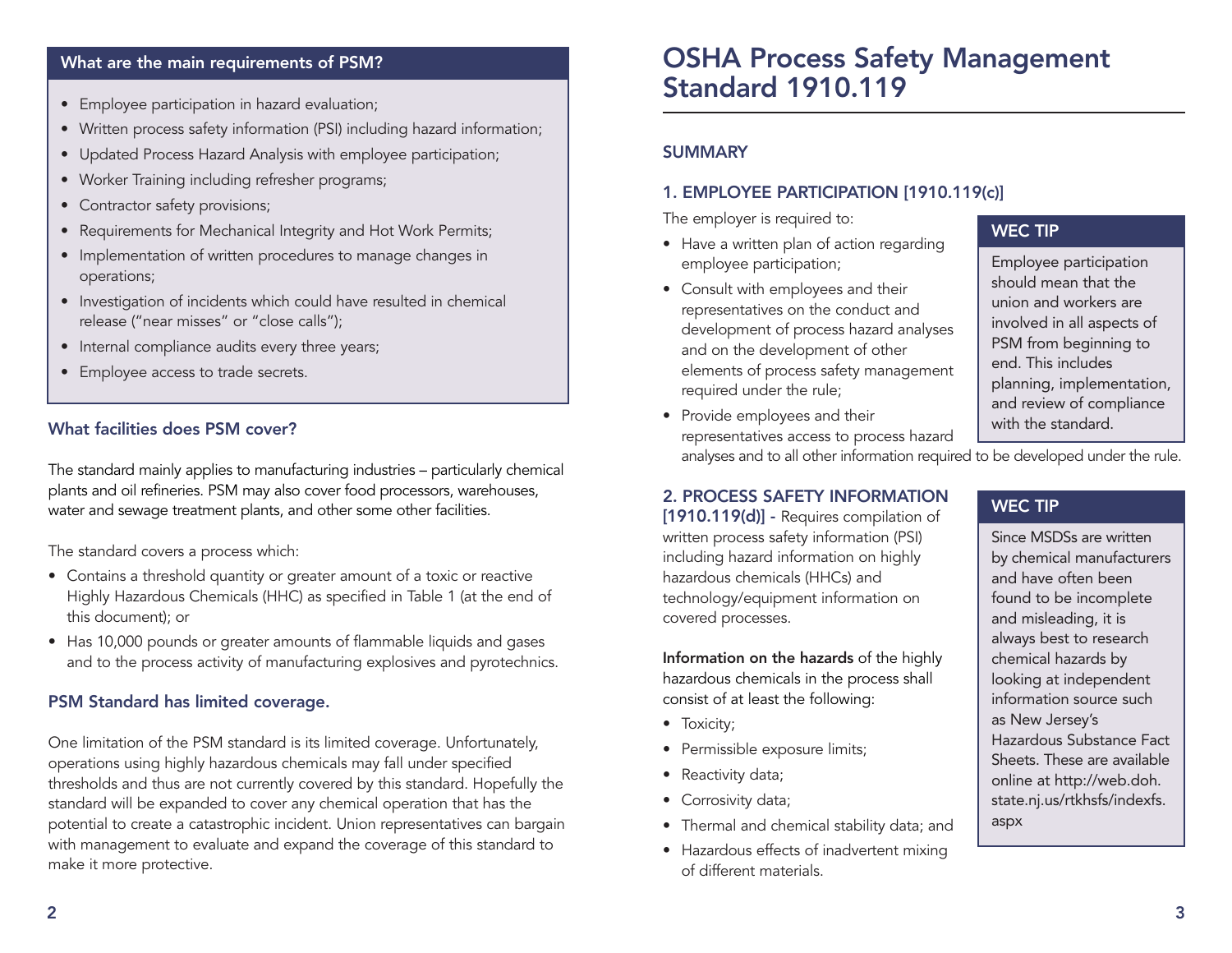**Note:** Material Safety Data Sheets (MSDSs) meeting the requirements of the Hazard Communication Standard (20 CFR 1910.1200) may be used to comply with this requirement to the extent they contain the required information.

#### **INFORMATION ON THE PROCESS TECHNOLOGY** must include at least the following:

- A block flow diagram or simplified process flow diagram;
- Process chemistry;
- Maximum intended inventory;
- Safe upper and lower limits for such items as temperatures, pressures, flows or compositions; and
- An evaluation of the consequences of deviations, including those affecting the safety and health of employees.

Where the original technical information no longer exists, such information may be developed in conjunction with the process hazard analysis in sufficient detail to support the analysis.

#### **Information on the equipment** in the process must include the following:

- Materials of construction;
- Piping and instrument diagrams (P&IDs);
- Electrical classification;
- Relief system design and design basis;
- Ventilation system design;
- Design codes and standards employed;
- Material and energy balances for processes built after May 26, 1992; and
- Safety systems (e.g., interlocks, detection, or suppression systems).

**3. PROCESS HAZARD ANALYSIS [1910.119(e)] -** Specifies that process hazard analyses (PHA's) must be conducted as soon as possible for each covered process using compiled process safety information in an order based on a set of required considerations. Process hazard analyses must be updated and revalidated at least every five years and must be retained for the life of the process.

**4. OPERATING PROCEDURES [1910.119(f)] -** Must be in writing and provide clear instructions for safely conducting activities involving a covered process consistent with process safety information; must include steps for each operating phase, operating limits, safety and health considerations and safety systems and their functions; be readily accessible to employees who work on or maintain a covered process, be reviewed as often as necessary to assure they reflect current operating practice; and must implement safe work practices to provide for special circumstances such as lockout/tagout and confined space entry.

#### **5. WORKER TRAINING REQUIREMENTS [1910.119(g)] -** PSM

requires that each employee presently involved in operating a process or a newly assigned process must be trained in an overview of the process and in its operating procedures. The training must emphasize the specific safety and health hazards of the process, emergency operations including shutdown, and other safe work practices that apply to the employee's job tasks. Those employees already involved in operating a process on the PSM effective date [1992] do not necessarily need to be given initial training. Instead, the employer

may certify in writing that the employees have the required knowledge, skills, and abilities to safely carry out the duties and responsibilities specified in the operating procedures.

**Refresher Training -** Refresher training must be provided at least every three years, or more often if necessary, to each employee involved in operating a process to ensure that the employee understands and adheres to the current process operating procedure. The employer, in consultation with employees involved in operating the process, must determine the appropriate frequency of refresher training.

#### **WEC TIP**

All aspects of training should be done with union and worker involvement. Peer trainers can be particularly effective instructors for training done to meet the requirements of this section. The union should assure that training is effective.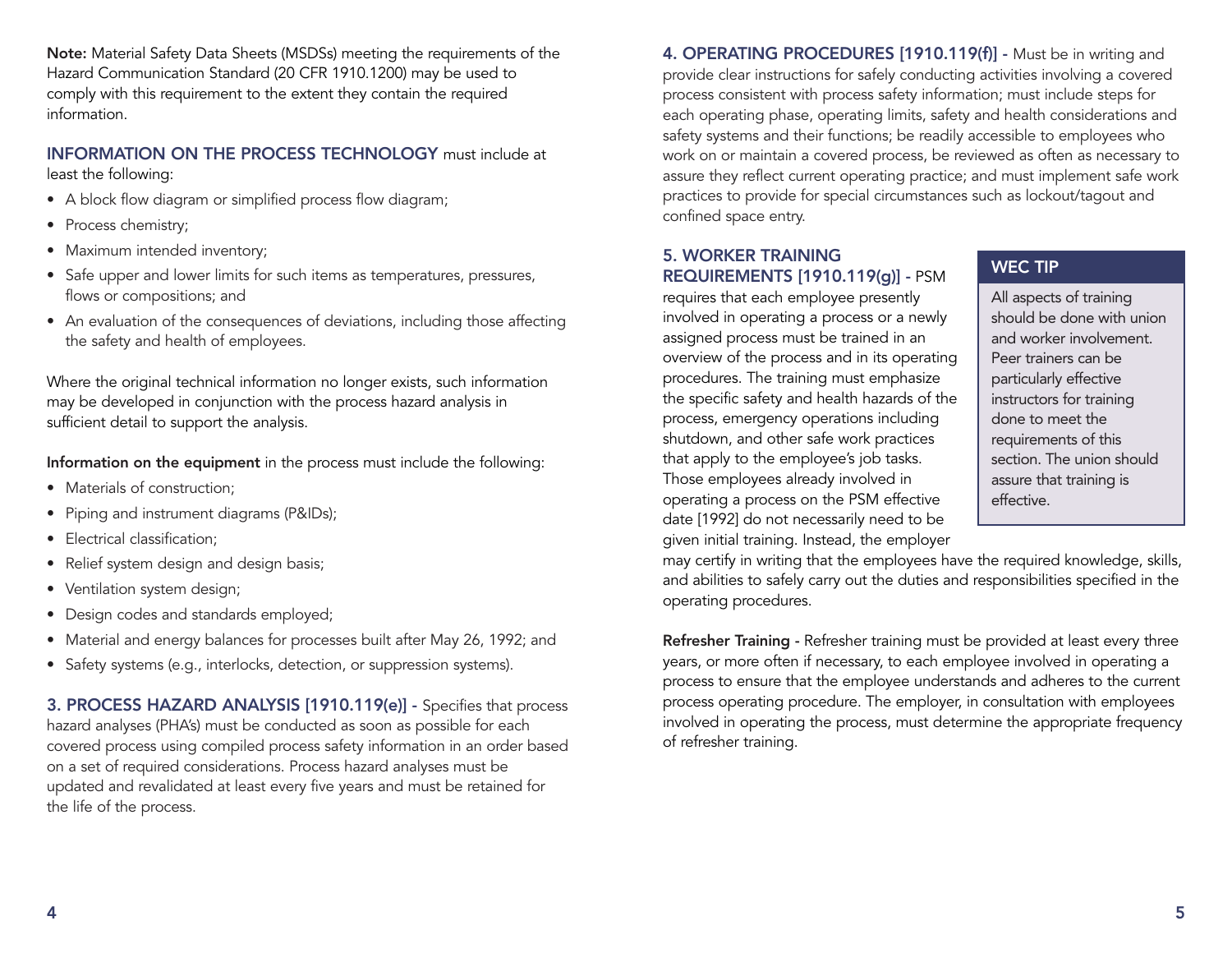#### **6. REQUIREMENTS FOR CONTRACTORS [1910.119(h)] -** PSM

includes special provisions for contractors and their employees to emphasize the importance of everyone taking care that they do nothing to endanger those working nearby who may work for another employer.

PSM, therefore, applies to contractors performing maintenance or repair, turnaround, major renovation, or specialty work on or adjacent to a covered process. PSM does not apply, however, to contractors providing incidental services that do not influence process safety, such as janitorial, food and drink, laundry, delivery, or other supply services.

#### **Employer Responsibilities**

When selecting a contractor, the employer must obtain and evaluate information about the contract employer's safety performance and programs. The employer also must inform contract employers of the known potential fire, explosion, or toxic release hazards related to the contractor's work and the process; explain to contract employers the applicable provisions of the emergency action plan; develop and implement safe work practices to control the presence, entrance, and exit of contract employers and contract employees in covered process areas; evaluate periodically the performance of contract employers in fulfilling their obligations; and maintain a contract employee injury and illness log related to the contractor's work in the process areas.

#### **Contract Employer Responsibilities**

The contract employer must:

- Ensure that contract employees are trained in the work practices necessary to perform their job safely;
- Ensure that contract employees are instructed in the known potential fire, explosion, or toxic release hazards related to their job and the process, and in the applicable provisions of the emergency action plan;
- Document that each contract employee has received and understood the training required by the standard by preparing a record that contains the identity of the contract employee, date of training, and the means used to verify that the employee understood the training;

#### **WEC TIP**

Contractor safety is a major problem in PSM-covered industries. There were contributing factors related to contractors in major workplace catastrophes. PSM requires both the employer and contractors to meet minimum requirements. Unions and workers can use these minimum contractor safety requirements to improve health and safety for all workers.

- Ensure that each contract employee follows the facility safety rules including the required safe work practices in the operating procedures section of the standard; and
- Advise the employer of any unique hazards presented by the contract employer's work.

**7. PRE-STARTUP SAFETY REVIEW [1910.119(i)] -** Mandates a safety review for new facilities and significantly modified work sites to confirm that the construction and process equipment meet design specifications; to assure adequacy of safety, operating, maintenance, and emergency procedures; and to assure completion of process operator training. Also, for new facilities, the PHA must be performed and recommendations resolved and implemented before start up. Modified facilities must meet management of change requirements.

**8. MECHANICAL INTEGRITY [1910.119(j)] -** Requires the on-site employer to establish and implement written procedures for the ongoing integrity of critical process equipment containing and controlling highly hazardous chemicals in a covered process. The mechanical integrity requirements cover design, installation, and operation. PSM mechanical integrity requirements apply to:

- Pressure vessels and storage tanks;
- Piping systems (including components such as valves);
- Relief and vent systems and devices;
- Emergency shutdown systems;
- Controls (including monitoring devices and sensors, alarms, and interlocks); and
- Pumps.

The employer must establish and implement written procedures to maintain the ongoing integrity of process equipment. Employees involved in maintaining the ongoing integrity of process equipment must be trained in an overview of that process and its hazards and trained in procedures applicable to the employees' job tasks.

Inspection and testing must be performed on process equipment, using procedures that follow recognized and generally accepted good engineering practices. The frequency of inspections and tests of process equipment must conform with manufacturers' recommendations and good engineering practices, or more frequently if determined to be necessary by prior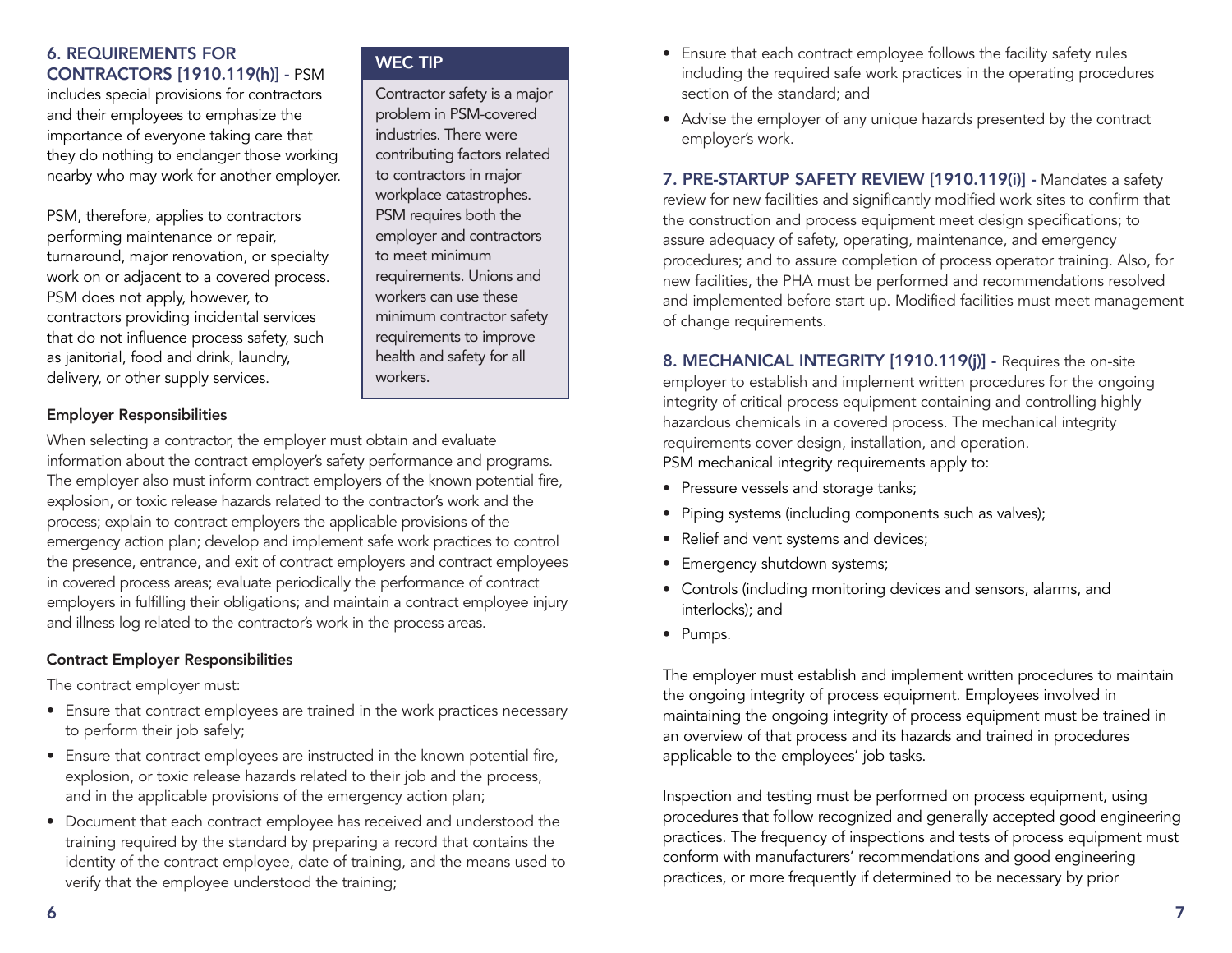operating experience. Each inspection and test on process equipment must be documented, identifying the inspection date or test date, person's name who performed the inspection or test, the serial number or other identifier of the equipment on which the inspection or test was performed, a description of the inspection or test performed, and the inspection or test results.

Equipment deficiencies outside the acceptable limits defined by the process safety information must be corrected before further use. In some cases, it may not be necessary that deficiencies be corrected before further use, as long as deficiencies are corrected in a safe and timely manner and when other necessary steps are taken to ensure safe operation.

The employer also must ensure that maintenance materials, spare parts, and equipment are suitable for the process application for which they will be used.

**9. HOT WORK [1910.119(k)] -** Hot work permits must be issued for hot work operations conducted on or near a covered process.

#### **10. MANAGEMENT OF CHANGE**

**[1910.119(l)] -** The work site employer must establish and implement written procedures to manage changes that affect a covered process. The standard requires the work site employer and contract employers to inform and train their affected employees on the changes prior to startup. Process safety information and operating procedures must be updated as necessary.

#### **WEC TIP**

Management, unions, and workers must be vigilant and raise questions when changes are made to covered operations.

**11. INCIDENT INVESTIGATION [1910.119(m)] -** Requires employers to investigate as soon as possible — but no later than 48 hours after — incidents which did result or could reasonably have resulted in catastrophic releases of covered chemicals. PSM calls for an investigation team, including at least one person knowledgeable about the process involved, (a contract employee when the incident involved contract work) and others with knowledge and experience to investigate and analyze the incident, and to develop a written incident report. Reports must be retained for five years.

**The following is OSHA guidance on the components of Incident Investigations from the** *Process Safety Management Guidelines for*

*Compliance***.** Incident investigation is the process of identifying the underlying causes of incidents and implementing steps to prevent similar

events from occurring. The intent of an incident investigation is for employers to learn from past experiences and thus avoid repeating past mistakes. The incidents OSHA expects employers to recognize and to investigate are the types of events that resulted in or could reasonably have resulted in a catastrophic release. These events are sometimes referred to as "near misses" or "close calls", meaning that a serious consequence did not occur, but could have.

Employers must develop in-house capability to investigate incidents that occur in their facilities. A team should be assembled by the employer and trained in the techniques of investigation including how to conduct interviews of witnesses, assemble needed documentation, and write reports. A multi-disciplinary team is better able to gather the facts of the event and to analyze them and develop plausible scenarios as to what happened, and why. Team members should be selected on the

**WEC TIP**

This is a key part of PSM. Most deadly incidents involving chemical releases are preceded by 'close calls' or 'near misses' where a faulty system almost results in worker injury or death. Often these occurrences are not reported and not investigated because of the real fear of individuals being blamed for the problem instead of the faulty system or operation. Use the following OSHA guidelines to urge reporting systems and investigations that are "blameless" for PSM and all Health and Safety Programs.

basis of their training, knowledge, and ability to contribute to a team effort to fully investigate the incident.

Employees in the process area where the incident occurred should be consulted, interviewed or made a member of the team. Their knowledge of the events represents a significant set of facts about the incident that occurred. The report, its findings, and recommendations should be shared with those who can benefit from the information. The cooperation of employees is essential to an effective incident investigation. The focus of the investigation should be to obtain facts and not to place blame. The team and the investigative process should clearly deal with all involved individuals in a fair, open, and consistent manner.

Source: Appendix C of PSM Standard.

#### **12. EMERGENCY PLANNING AND RESPONSE [1910.119(n)] -**

Requires employers to develop and implement a written "emergency action plan" for the entire plant in accordance with the provisions of another OSHA standard, 29 CFR 1910.38. The emergency action plan must include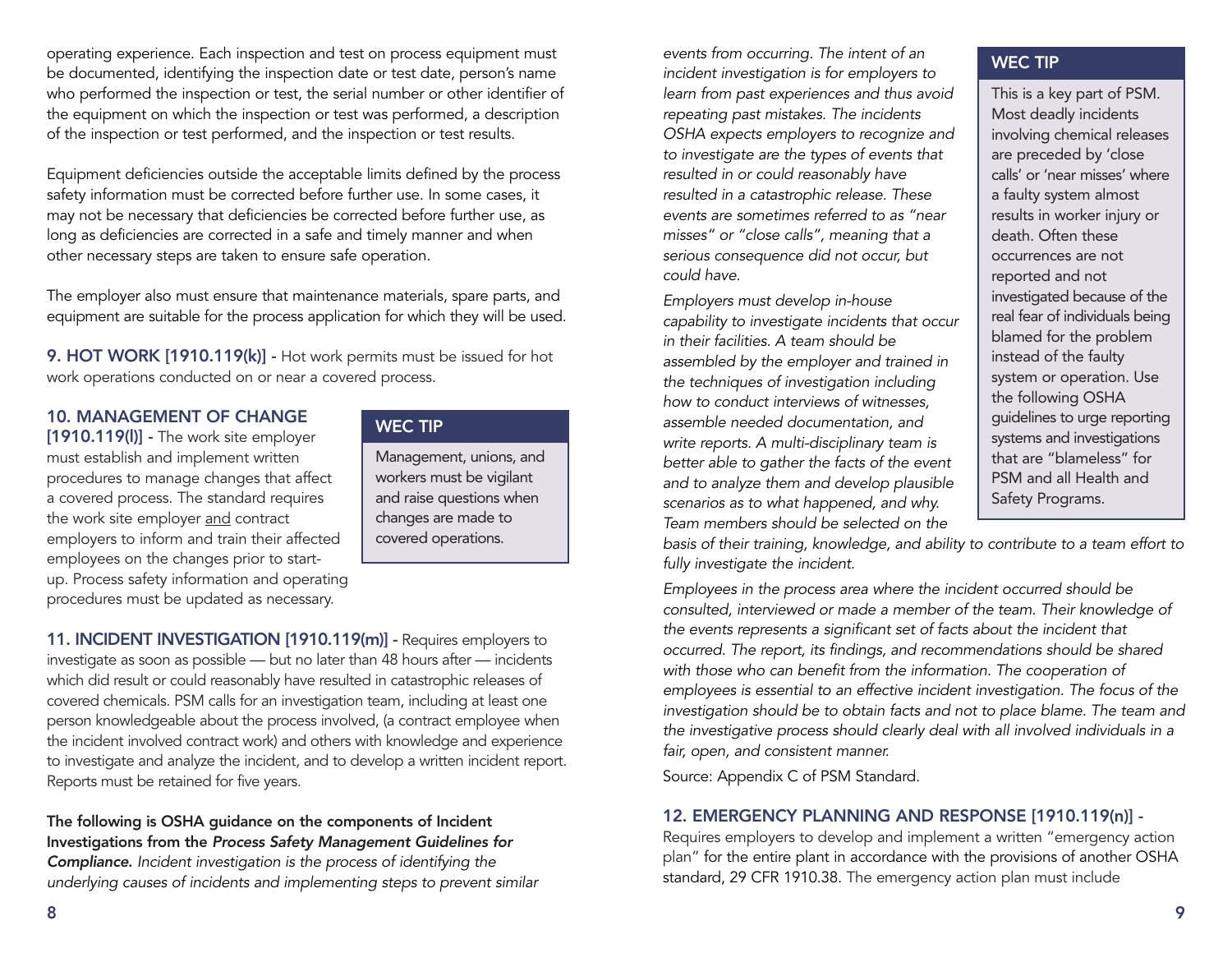procedures for handling small releases. Covered employers may also be subject to the hazardous waste and emergency response provisions contained in 29 CFR 1910.120 (a), (p) and (q). The plan must be available for inspection and copying by employees and their union (if any).

#### **13. COMPLIANCE AUDITS**

**[1910.119(o)] -** Calls for employers to certify that they have evaluated compliance with process safety requirements at least every three years. Prompt response to audit findings and documentation that deficiencies are corrected is required. Employers must retain the two most recent audit reports.

#### **14. TRADE SECRETS [1910.119(p)] -**

Sets requirements similar to trade secret provisions of the Hazard Communication

standard [1910.1200] requiring information required by PSM to be available to employees (and employee representatives). Employers may enter into confidentiality agreement with employees to prevent disclosure of trade secrets.

#### **WEC TIP**

Employers may claim Trade Secrets information without much basis for the claim. Unions and workers should question these claims. Safety and health information should be made available without restrictive confidentiality agreements.

#### **WEC TIP**

Although not mandated, all PSM-related audits should be done jointly with the union and workers. That means the union should be involved in all aspects of the audit including planning, implementation, and follow-up.

## **Appendix A to § 1910.119 – List of Highly Hazardous Chemicals, Toxics and Reactives (Mandatory)**

This Appendix contains a listing of toxic and reactive highly hazardous chemicals that present a potential for a catastrophic event at or above the threshold quantity.

\*Chemical Abstract Service Number

\*\*Threshold Quantity in Pounds (Amount necessary to be covered by PSM)

| <b>CHEMICAL NAME</b>                       | $CAS^*$        | TQ**  |
|--------------------------------------------|----------------|-------|
|                                            |                |       |
| Acetaldehyde                               | 75-07-0        | 2500  |
| Acrolein (2-Propenal)                      | 107-02-8       | 150   |
| Acrytyl Chloride                           | 814-68-6       | 250   |
| Allyl Chloride                             | 107-05-1       | 1000  |
| Allylamine                                 | $107 - 11 - 9$ | 1000  |
| Alkylaluminums                             | Varies         | 5000  |
| Ammonia, Anhydrous                         | 7664-41-7      | 10000 |
| Ammonia solutions (>44% ammonia by weight) | 7664-41-7      | 15000 |
| Ammonium Perchlorate                       | 7790-98-9      | 7500  |
| Ammonium Permanganate                      | 7787-36-2      | 7500  |
| Arsine (also called Arsenic Hydride)       | 7784-42-1      | 100   |
| Bis(Chloromethyl) Ether                    | 542-88-1       | 100   |
| <b>Boron Trichloride</b>                   | 10294-34-5     | 2500  |
| <b>Boron Trifluoride</b>                   | 7637-07-2      | 250   |
| <b>Bromine</b>                             | 7726-95-6      | 1500  |
| <b>Bromine Chloride</b>                    | 13863-41-7     | 1500  |
| <b>Bromine Pentafluoride</b>               | 7789-30-2      | 2500  |
| <b>Bromine Trifluoride</b>                 | 7787-71-5      | 15000 |
| Propargyl Bromide)                         | 106-96-7       | 100   |
| Butyl Hydroperoxide (Tertiary)             | 75-91-2        | 5000  |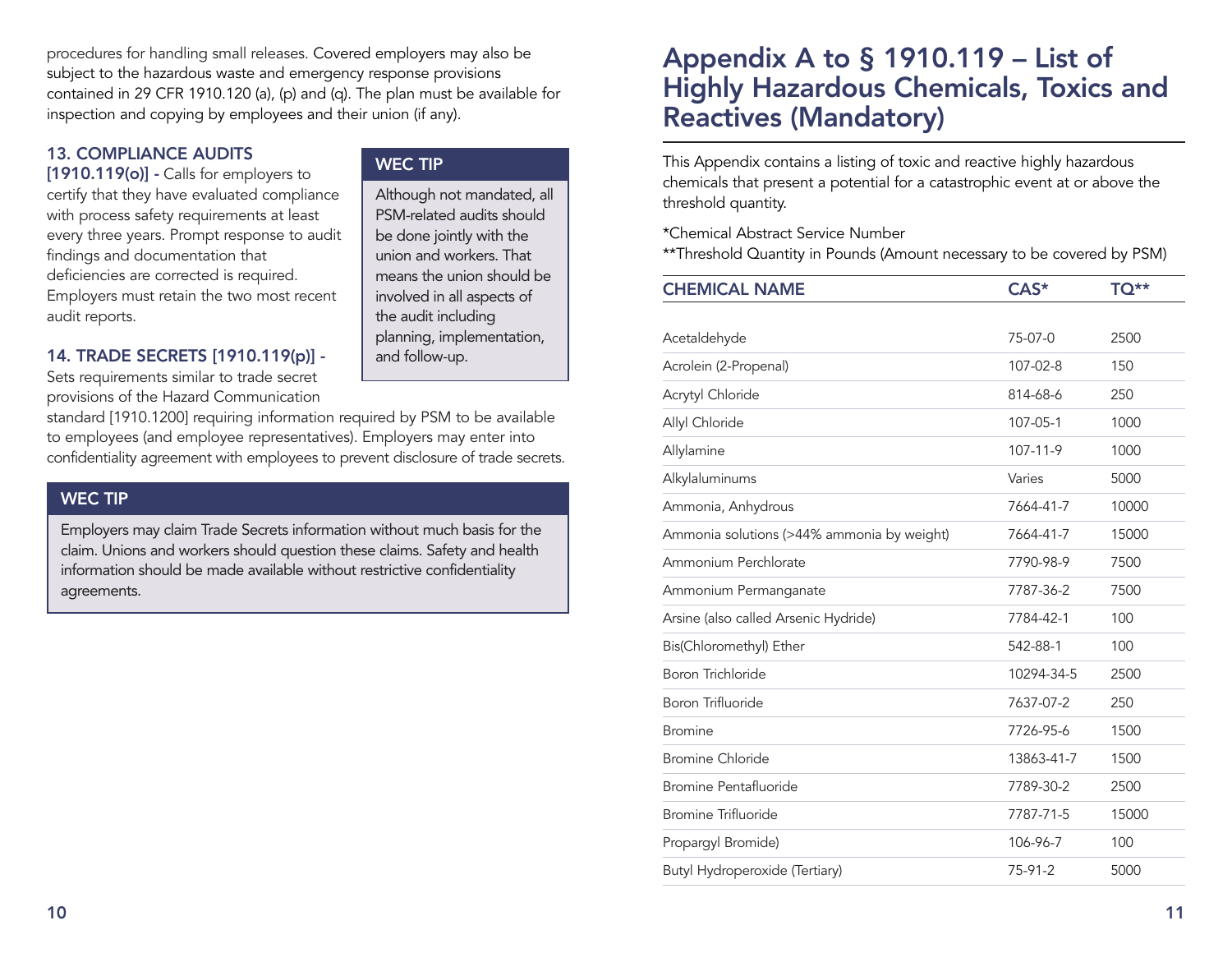| <b>CHEMICAL NAME</b>                                            | CAS*       | TQ**  |
|-----------------------------------------------------------------|------------|-------|
| Butyl Perbenzoate (Tertiary)                                    | 614-45-9   | 7500  |
| Carbonyl Chloride (see Phosgene)                                | 75-44-5    | 100   |
| Carbonyl Fluoride                                               | 353-50-4   | 2500  |
| Cellulose Nitrate (concentration > 126% nitrogen                | 9004-70-0  | 2500  |
| Chlorine                                                        | 7782-50-5  | 1500  |
| Chlorine Dioxide                                                | 10049-04-4 | 1000  |
| Chlorine Pentrafluoride                                         | 13637-63-3 | 1000  |
| Chlorine Trifluoride                                            | 7790-91-2  | 1000  |
| Chlorodiethylaluminum<br>(also called Diethylaluminum Chloride) | 96-10-6    | 5000  |
| 1-Chloro-2, 4-Dinitrobenzene                                    | 97-00-7    | 5000  |
| Chloromethyl Methyl Ether                                       | 107-30-2   | 500   |
| Chloropicrin                                                    | 76-06-2    | 500   |
| Chloropicrin and Methyl Bromide mixture                         | None       | 1500  |
| Chloropicrin and Methyl Chloride mixture                        | None       | 1500  |
| Cumene Hydroperoxide                                            | 80-15-9    | 5000  |
| Cyanogen                                                        | 460-19-5   | 2500  |
| Cyanogen Chloride                                               | 506-77-4   | 500   |
| Cyanuric Fluoride                                               | 675-14-9   | 100   |
| Diacetyl Peroxide (concentration >700%)                         | 110-22-5   | 5000  |
| Diazomethane                                                    | 334-88-3   | 500   |
| Dibenzoyl Peroxide                                              | 94-36-0    | 7500  |
| Diborane                                                        | 19287-45-7 | 100   |
| Dibutyl Peroxide (Tertiary)                                     | 110-05-4   | 5000  |
| Dichloro Acetylene                                              | 7572-29-4  | 250   |
| Dichlorosilane                                                  | 4109-96-0  | 2500  |
| Diethylzinc                                                     | 557-20-0   | 10000 |
| Diisopropyl Peroxydicarbonate                                   | 105-64-6   | 7500  |
| Dilaluroyl Peroxide                                             | 105-74-8   | 7500  |

| <b>CHEMICAL NAME</b>                                                                    | CAS*       | TQ** |
|-----------------------------------------------------------------------------------------|------------|------|
| Dimethy Id ich lorosi lane                                                              | 75-78-5    | 1000 |
| Dimethylhydrazine, 1,1                                                                  | 57-14-7    | 1000 |
| Dimethylamine, Anhydrous                                                                | 124-40-3   | 2500 |
| 2,4-Dinitroanitine                                                                      | 97-02-9    | 5000 |
| Ethyl Methyl Ketone Peroxide (also Methyl<br>Ethyl Ketone Peroxide; concentration >60%) | 1338-23-4  | 5000 |
| <b>Ethyl Nitrite</b>                                                                    | 109-95-5   | 5000 |
| Ethylamine                                                                              | 75-04-7    | 7500 |
| Ethylene Fluorohydrin                                                                   | 371-62-0   | 100  |
| Ethylene Oxide                                                                          | 75-21-8    | 5000 |
| Ethyleneimine                                                                           | 151-56-4   | 1000 |
| Fluorine                                                                                | 7782-41-4  | 100  |
| Formaldehyde (Formalin')                                                                | 50-00-0    | 1000 |
| Furan                                                                                   | 110-00-9   | 500  |
| Hexafluoroacetone                                                                       | 684-16-2   | 5000 |
| Hydrochloric Acid, Anhydrous                                                            | 7647-01-0  | 5000 |
| Hydrofluoric Acid, Anhydrous                                                            | 7664-39-3  | 1000 |
| Hydrogen Bromide                                                                        | 10035-10-6 | 5000 |
| Hydrogen Chloride                                                                       | 7647-01-0  | 5000 |
| Hodrogen Cyanide, Anhydrous                                                             | 74-90-8    | 1000 |
| Hydrogen Fluoride                                                                       | 7664-39-3  | 1000 |
| Hydrogen Peroxide (52% by weight or greater                                             | 7722-84-1  | 7500 |
| Hydrogen Selenide                                                                       | 7783-07-5  | 150  |
| Hydrogen Sulfide                                                                        | 7783=06-4  | 1500 |
| Hydroxlamine                                                                            | 7803-49-8  | 2500 |
| Iron, Pentacarbonyl                                                                     | 13463-40-6 | 250  |
| Isopropylamine                                                                          | 75-31-0    | 5000 |
| Ketene                                                                                  | 463-51-4   | 100  |
| Methacrylaldehyde                                                                       | 78-85-3    | 1000 |
|                                                                                         |            |      |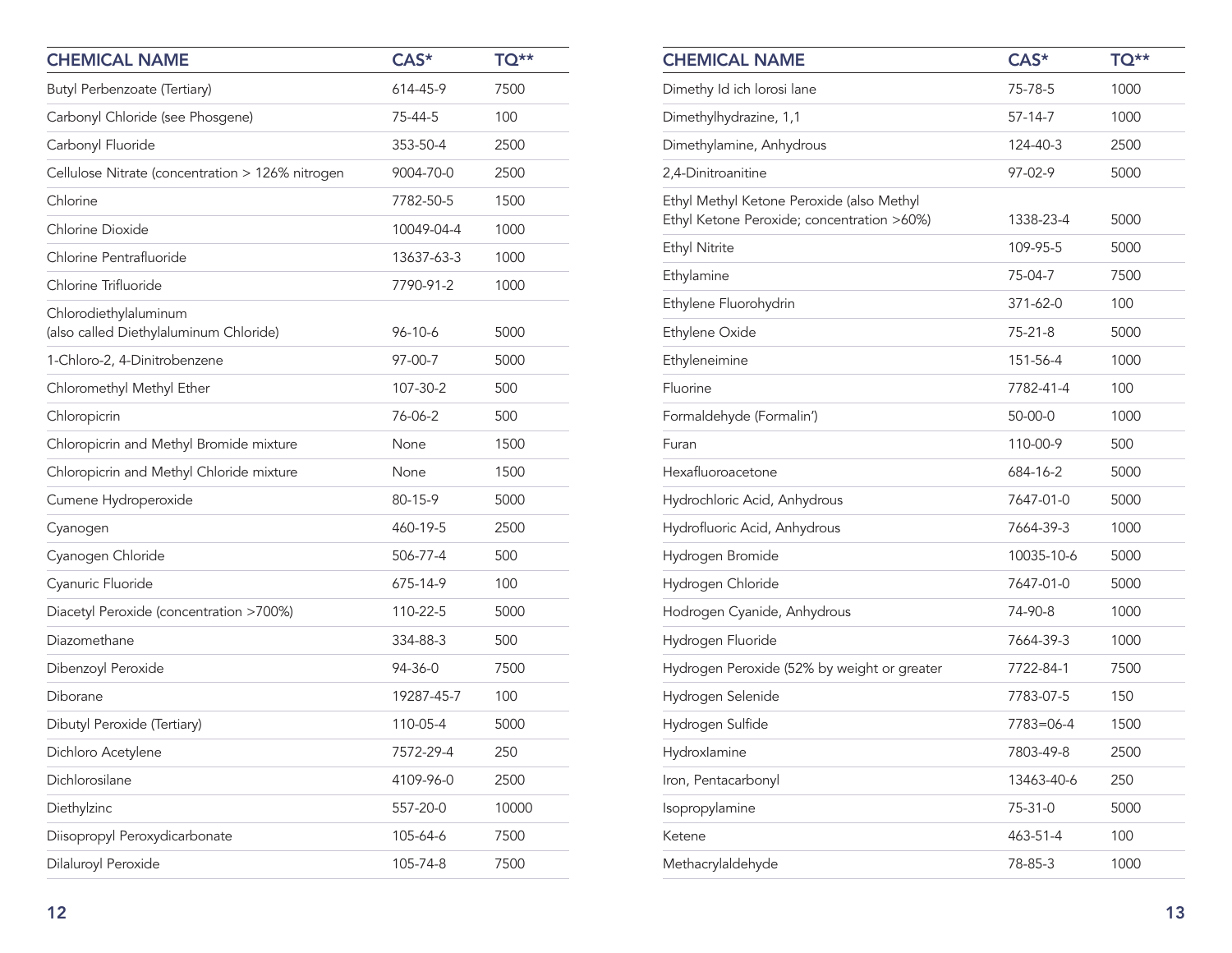| <b>CHEMICAL NAME</b>                                             | CAS*       | TQ**  |
|------------------------------------------------------------------|------------|-------|
| Methacryloyl Chloride                                            | 920-46-7   | 150   |
| Methacryloyloxyethyl Isocyanate                                  | 30674-80-7 | 100   |
| Methyl Acrylonitrile                                             | 126-98-7   | 250   |
| Methylamine, Anhydrous                                           | 74-89-5    | 1000  |
| Methyl Bromide                                                   | 74-83-9    | 2500  |
| Methyl Chloride                                                  | 74-87-3    | 15000 |
| Methyl Chloroformate                                             | 79-22-1    | 500   |
| Methyl Ethyl Ketone Peroxide<br>(concentration >60%)             | 1338-23-4  | 5000  |
| Methyl Fluoroacetate                                             | 453-18-9   | 100   |
| Methyl Fluorosulfate                                             | 421-20-5   | 100   |
| Methyl Hydrazine                                                 | 60-34-4    | 100   |
| Methyl Iodide                                                    | 74-88-4    | 7500  |
| Methyl Isocyanate                                                | 624-83-9   | 250   |
| Methyl Mercaptan                                                 | 74-93-1    | 5000  |
| Methyl Vinyl Ketone                                              | 79-84-4    | 100   |
| Methyltrichlorosilane                                            | 75-79-6    | 500   |
| Nickel Carbonly (Nickel Tetracarbonyl)                           | 13463-39-3 | 150   |
| Nitric Acid (945% by weight or greater)                          | 7697-37-2  | 500   |
| Nitric Oxide                                                     | 10102-43-9 | 250   |
| Nitroaniline (para Nitroaniline)                                 | 100-01-6   | 5000  |
| Nitromethane                                                     | 75-52-5    | 2500  |
| Nitrogen Dioxide                                                 | 10102-44-0 | 250   |
| Nitrogen Oxides (NO; NO2; N204; N203)                            | 10102-44-0 | 250   |
| Nitrogen Tetroxide (also called<br>Nitrogen Peroxide)            | 10544-72-6 | 250   |
| Nitrogen Trifluoride                                             | 7783-54-2  | 5000  |
| Nitrogen Trioxide                                                | 10544-73-7 | 250   |
| Oleum (65% to 80% by weight; also called<br>Fuming Sulfuric Acid | 8014-94-7  | 1000  |

| <b>CHEMICAL NAME</b>                                                                   | CAS*          | <b>TQ**</b> |
|----------------------------------------------------------------------------------------|---------------|-------------|
|                                                                                        |               |             |
| Osmium Tetroxide                                                                       | 20816-12-0    | 100         |
| Oxygen Difluoride (Fluorine Monoxide)                                                  | 7783-41-7     | 100         |
| Ozone                                                                                  | 10028-15-6    | 100         |
| Pentaborane                                                                            | 19624-22-7    | 100         |
| CHEMICAL name CAS* TQ** Peracetic Acid<br>(concentration >60% Acetic Acid; also called |               |             |
| Peroxyacetic Acid)                                                                     | 79-21-0       | 1000        |
| Perchloric Acid (concentration >60% by weight)                                         | 7601-90-3     | 5000        |
| Perchloromethyl Mercaptan                                                              | 594-42-3      | 150         |
| Perchloryl Fluoride                                                                    | 7616-94-6     | 5000        |
| Peroxyacetic Acid (concentration >60%<br>by Acetic Acid; also called' Paracetic Acid)  | 79-21-0       | 1000        |
| Phosgene (also called Carbonyl Chloride)                                               | 75-44-5       | 100         |
| Phosphine (Hydrogen Phosphide)                                                         | 7803-51-2     | 100         |
| Phosphorus Oxychloride (also called<br>Phosphoryl Chloride)                            | 10025-87-3    | 1000        |
| Phosphorus Trichloride                                                                 | 7719-12-2     | 1000        |
| Phosphoryl Chloride (also called Phosphorus<br>Oxychloride                             | 10025-87-3    | 1000        |
| Propargyl Bromide                                                                      | 106-96-7      | 100         |
| Propyl Nitrate                                                                         | $627 - 3 - 4$ | 100         |
| Sarin                                                                                  | 107-44-8      | 100         |
| Selenium Hexafluoride                                                                  | 7783-79-1     | 1000        |
| Stibine (Antimony Hydride)                                                             | 7803-52-3     | 500         |
| Sulfur Dioxide (liquid)                                                                | 7446-09-5     | 1000        |
| Sulfur Pentafluoride                                                                   | 5714-22-7     | 250         |
| Sulfur Tetrafluoride                                                                   | 7783-60-0     | 250         |
| Sulfur Trioxide (also called Sulfuric Anhydride)                                       | 7446-11-9     | 1000        |
| Sulfuric Anhydride (also called Sulfur Trioxide)                                       | 7446-11-9     | 1000        |
| Tellurium Hexafluoride                                                                 | 7783-80-4     | 250         |